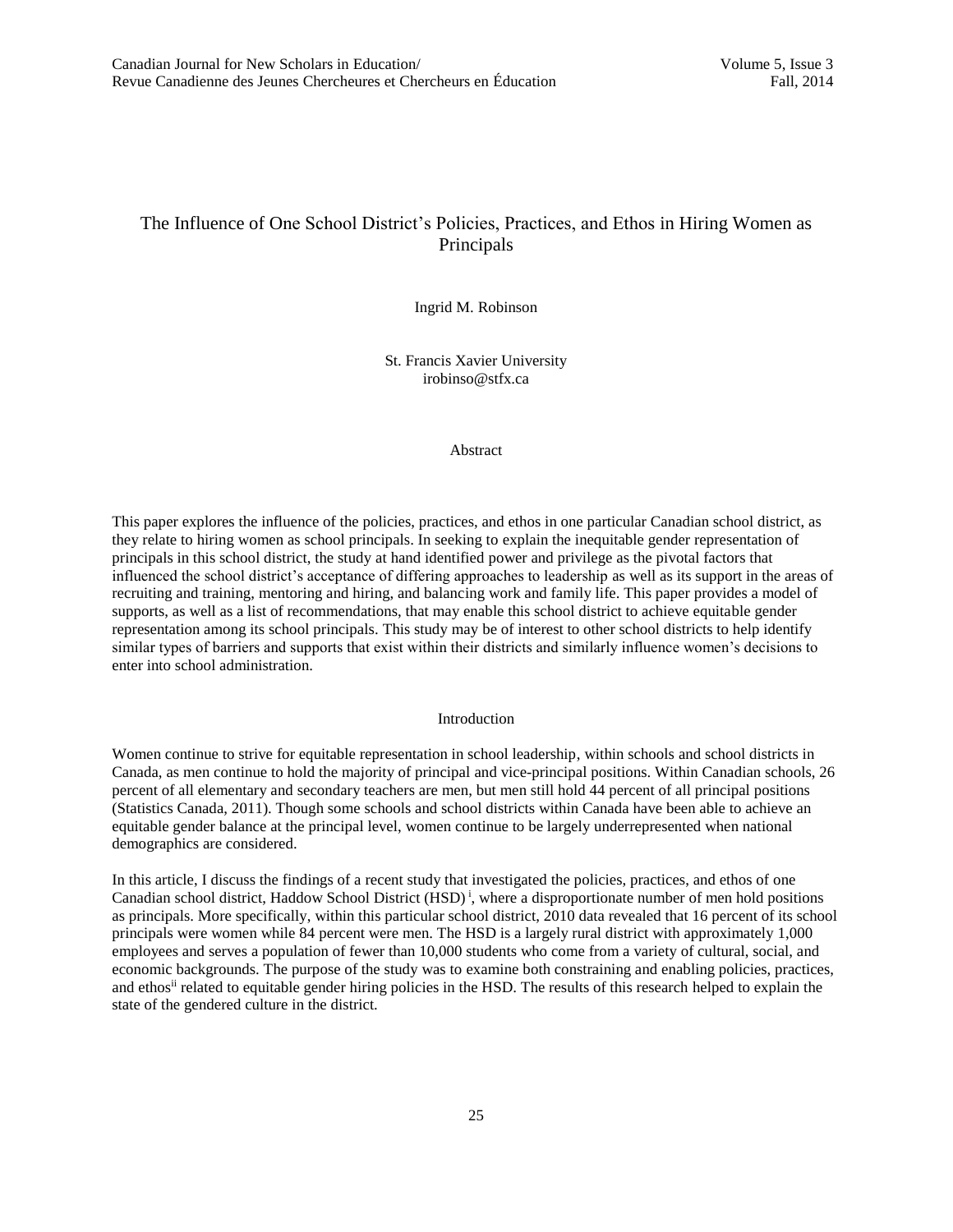#### Literature Review

In order to gain an understanding of some of the challenges and successes that women have encountered when pursuing positions as school principals, I undertook a review of current literature in this area. I identified four areas as significant in affecting women's decisions to enter into principal positions. These areas include: (a) men's power and privilege, (b) the role of mentorship and networking, (c) the acceptance of differing approaches to leadership, and (d) the ability of women to balance work and family life.

## *Men's Power and Privilege*

For the purposes of this article, I define men's power and privilege as referring to men's control over others and the unearned advantages that they are awarded (as a result of their gender). Power and privilege allow men greater access to opportunities, such as employment. This serves to limit opportunities for women who do not have membership in this social identity group. Sherman (2005) asserted that men's power and privilege negatively affects women's opportunities to obtain principal positions:

Normative practices surrounding leadership preparation are deeply entrenched with issues of maintaining power and preserving the status quo for traditionalists. Practices in leadership development have existed under the rules of power. Such an oppressive social structure makes it difficult for women to break out of the cycle of their subjectification. (p. 734)

Many researchers point out the inequitable treatment of women compared to men within educational institutions (Connell, 1993; Luttrell, 1989; Weiler, 1988). This has resulted in a disparity between the proportional representation of women and men in educational administration positions (Shakeshaft, 1987; Statistics Canada, 2011). Some other barriers women have encountered, and that relate to men's power and privilege, include overt discrimination (Coleman, 2007), a lack of mentorship (Sherman, 2005), and a lack of networking opportunities (Jacobs, 2002; Shakeshaft, 1987).

## *The Role of Mentorship and Networking*

Research shows that women who have been mentored prior to, during, and after becoming school administrators have greater longevity as vice-principals and principals (Sherman, 2005). Women who aspire to become educational leaders and develop effective mentorship relationships have more opportunities to advance into positions of power and authority (Samier, 2000). In addition to the influence of mentors' networking opportunities within school districts is also a factor that affects the hiring of women into educational leadership positions. Adams & Hambright (2004), Sherman (2005), Sperandio (2009), and Young & McLeod (2001) identified the influence school districtbased leadership programs can have on the selection of its educational leaders. They identify concerns about the structure of some school district-based leadership programs, which could limit opportunities for prospective leaders. They also identify a variety of measures that could positively affect the way school district-based leadership programs operate.

#### *The Acceptance of Differing Approaches to Leadership*

Many women have also been challenged by the lack of acceptance of differing approaches to leadership within educational institutions (Shakeshaft, 1987). This, in effect, may negatively impact women's potential for advancement as Rosener (1990) found that more often women employ a transformational rather than a transactional approach to leadership (Grogan & Shakeshaft, 2011). A leader who uses a transformational approach is more frequently concerned with team building and collaboration within an organization, while a leader who uses a transactional approach more often acts as a manager within an organization (Marzano, Waters & McNulty, 2005). Sanchez and Thornton (2010) stated that society should be open to accepting a variety of leadership styles. Therefore, a successful school administration would benefit from women being offered more training opportunities in leadership with the realization that a combination of leadership approaches is necessary and valuable in school administration (Sanchez & Thornton, 2010; Thompson & Thornton, 2000).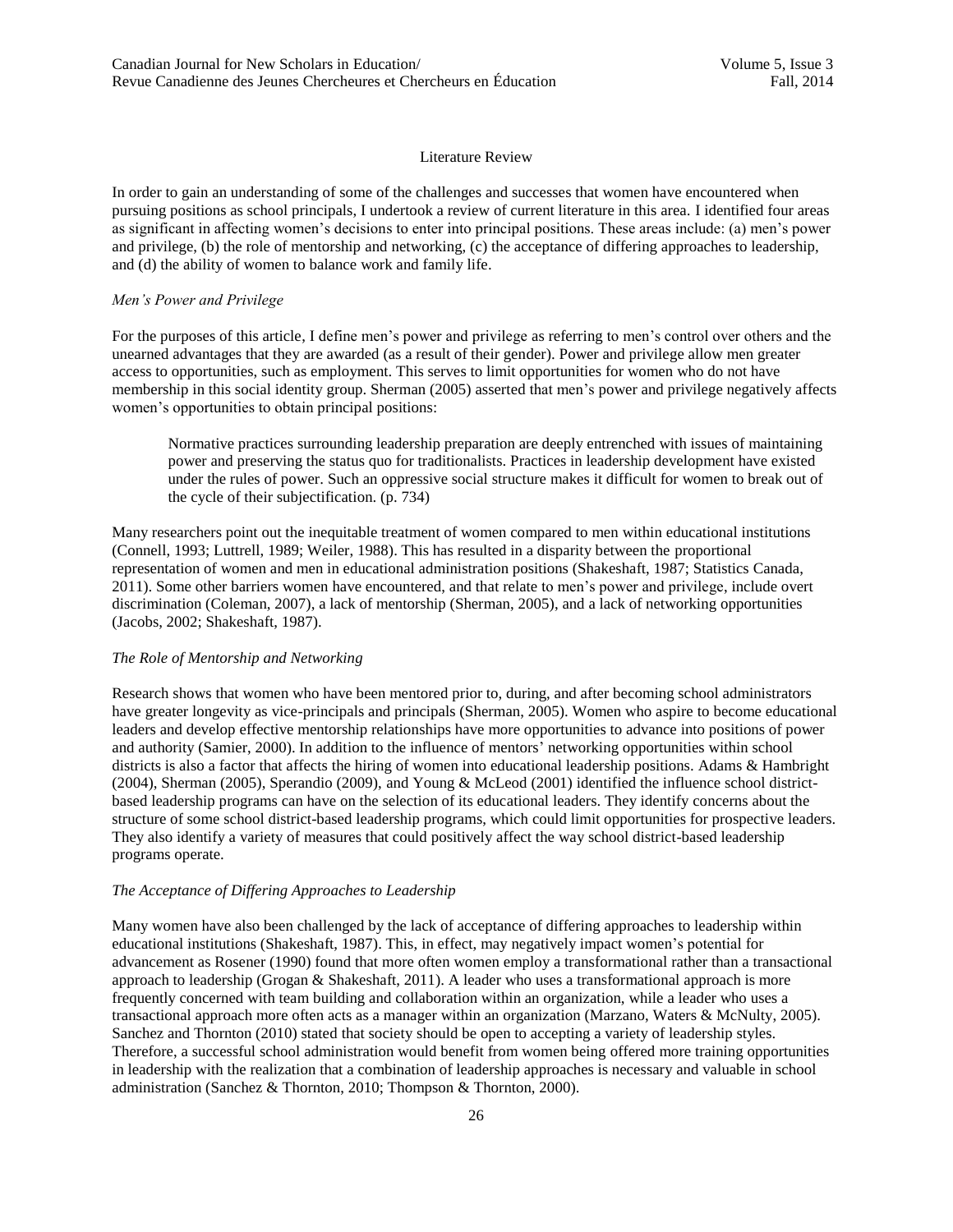# *The Ability of Women to Balance Work and Family Life*

School principals who are women find it challenging to balance work and family life (Coleman, 2007; Loder, 2005; Sanchez & Thornton, 2010; Sherman, 2005). School district support systems and policy statements provide women (and men) with limited opportunities to balance their professional and personal lives (Loder, 2005). A variety of factors contribute to the inequitable gender representation of school principals; however, these four areas, (a) men's power and privilege, (b) the role of mentorship and networking, (c) the acceptance of differing approaches to leadership, and (d) the ability of women to balance work and family life, appear to be the most significant in providing a context for understanding the research question posed in this study.

# Methodology

A case study design was employed to address the research question: How do the policies, practices, and ethos of a school district influence the appointment of women to school principal positions? The use of a case study allowed me to conduct an in-depth analysis of a bounded system (Creswell, 2005; Merriam, 2009; Stake, 1995). Merriam (2009) indicated that a bounded system can designate a defined space and place where research is conducted. The use of a bounded system allowed me to examine a specific time, location, and individuals within a setting, which was a present day examination of four women educational administrators in one school district.

Furthermore, case study methodology provided the framework necessary to examine specifically the policies, practices, and ethos of a single school district. The epistemological perspective that informed this qualitative research was constructivism. I was positioned to interact with the research participants and make interpretations about a phenomenon through this interaction. One of the goals in using a constructivist perspective was to understand the historical and cultural settings of the research participants (Creswell, 2003) by studying them in the social context in which they lived and worked. A constructivist perspective allowed me to understand the experiences of educational leaders in the HSD from the perspective of women who had held or were holding positions in these roles.

#### *Data Collection*

The data was derived from interviews and document analysis. The use of interviews allowed me to understand deeply the experiences of four women leaders in the HSD. Interviews allowed for the collection of qualitative descriptions of the participants' lives and positioned me to interpret their meanings (Kvale, 1996). The documents I examined enabled me to understand the HSD's policies and ethos related to equitable hiring practices. Together, the use of interview and document data allowed for a comparison of how district and provincial policy was practiced in the school district.

#### Interviews

Participant data was collected through the use of semi-structured, open-ended, individual, face-to-face interviews (Creswell, 2005; Flick, 1998; Merriam, 2009) with administrators from the HSD. The research participants included four women from the district: (a) Karen, a former principal on a short-term leave, (b) Lydia, a current principal, (c) Frances, a current principal (and former vice-principal), and (d) Melissa, a current vice-principal. Through purposeful selection, participants were selected because they were women who all had held or were holding an educational leadership position in the HSD. Each hour-long interview, which were transcribed, focused on questions regarding learning about the participants' motivations and influences to become leaders, leadership approaches, and leadership challenges. Once interviews were completed, participants were invited to meet a second time in order to confirm findings and ratify my conclusions through the use of member checks.

The interview format I employed allowed me to guide the participants through pre-set, semi-structured questions to address key themes, yet it was still flexible enough to allow for openness to change the sequencing of the questions (Kvale, 1996). This created a comfortable and conversational environment for the participants. By approaching the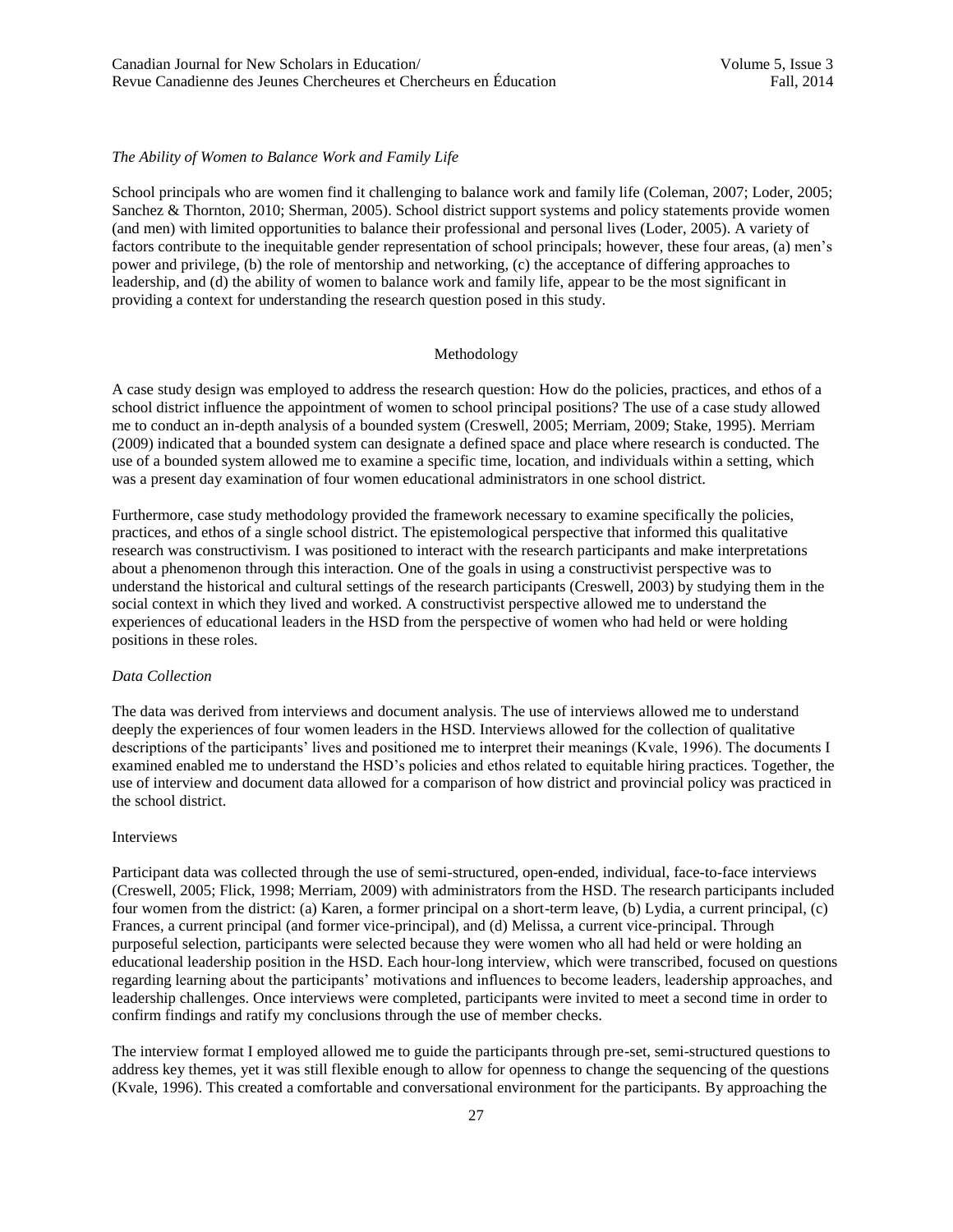data collection in this manner, I was able to probe research participants' experiences in such a way that they provided a great deal of detailed personal information (Creswell, 2005).

#### Documents

The use of documents was important for this research study, because they provided a deeper understanding of the institutional factors revealed in school district policies and practices, which both constrained and enabled women to become school principals. At the onset of the study I identified several documents as appropriate, which were obtained from the HSD, the provincial teachers' union, and the provincial department of education<sup>iii</sup>. Sections of policy documents from the HSD, the provincial teachers' union, and the provincial department of education that pertained to affirmative action and the equitable representation of minorities were of particular significance. It was through the careful reading of the documents that I further understood the HSD's ethos relating to equitable hiring practices.

#### *Data Analysis*

Interviews and documents in this study were thematically coded and analyzed using a very similar approach. I began an analysis of the interviews as the interviews were being conducted. Creswell (2005) as well as Bogdan and Biklen (1998) suggested identifying key ideas by coding them using a few words to assign meaning, such as naming the sub and central themes in the text; this approach was employed throughout the analysis of data. As I analyzed the data central ideas emerged; I categorized these codes into themes. Following this categorization, themes were linked to previous literature and supported with the research participants' direct quotes. These themes included: (a) valuing differing approaches to leadership; (b) supports in recruiting, training, and mentoring; (c) supports in hiring; and (d) supports for women to balance work and family life. The analysis of the documents mirrored many aspects of my approach to analyzing interviews. That is, I first analyzed the documents for central ideas. Following this, documents were identified and highlighted, and I analyzed the coded content for themes and sub-themes. I supported these with direct quotes from the HSD, teachers' union, and provincial department of education policy documents.

## *Credibility and Consistency*

In order to ensure credibility and consistency in the analyses of the data, I employed various strategies throughout the research process. Triangulation, member checks, peer review, and reflexivity were used to ensure credibility of the findings (Merriam, 2009). The use of multiple strategies reduced the possibility of drawing unsubstantiated conclusions. Consistency was another concern, and I employed strategies that demonstrated the conclusions drawn from the data "made sense–they [were] consistent and dependable" (Merriam, 2009, p. 221).

Triangulation allowed the utilization of a "combination of appropriate research perspectives and methods that are suitable for taking into account as many different aspects of a problem as possible" (Flick, 1998, p. 50). By employing the practice of triangulation, I appropriately positioned myself to synthesize the data into coherent themes (Creswell, 2003). The information collected from interviews and from documents (e.g., school district collective agreements and hiring policies) provided a cross-check of data.

Member checks were employed, which were essential and provided me with accurate representations of the ideas of the individuals interviewed (Creswell, 2003). Member checks also allowed for "some fine-tuning to better capture their perspectives" (Merriam, 2009, p. 217). After interviews were transcribed the interviews were analyzed individually and follow-up meetings/interviews were conducted with the research participants. These member checks enabled the participants the opportunity to read their results, so they could address and alter any of their ideas and statements that I might have unintentionally misinterpreted. This provided a more accurate portrayal of each research participant's intended message.

The use of peer review also allowed me an opportunity to reflect on the plausibility of the data and emerging findings. A colleague, familiar with my research, was selected and able to offer constructive feedback throughout the study. An essential strategy employed to ensure credibility of the findings was through the use of reflexivity.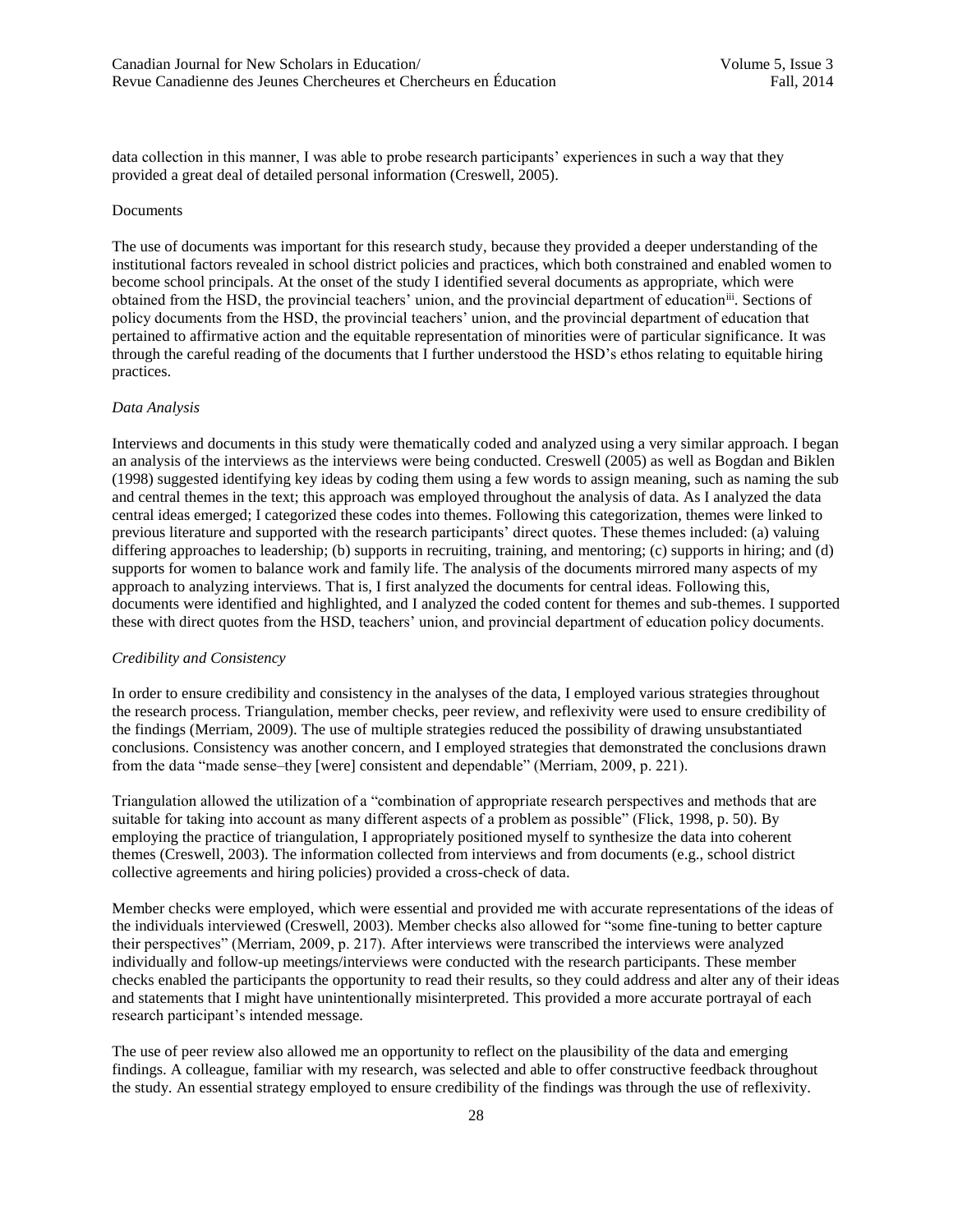Prior to beginning the study I made clear my biases and assumptions related to women obtaining positions as school principals. I stated that as a woman, who might have aspirations to become a school principal in this school district, I was aware of the unwelcoming environment for women in leadership positions in the HSD. In using reflexivity, I recognized that knowledge is socially constructed. I also have an understanding that my values, interests, and experiences have shaped this research study.

## Results and Discussion

A thorough examination and integration of the interview and document data appear to indicate that power and privilege are pivotal factors that influence the hiring of women as school principals. These factors are embedded in the HSD's hiring policies, practices, and ethos. Issues of men's power and privilege may influence the district's acceptance of differing approaches to leading, the supports it provides to recruit, train, mentor, and hire school principals, and the assistance it provides for principals to balance work and family life. These ideas emerged from the data as the central themes and aided in explaining and understanding why many women might be deterred from becoming school principals.

# *Valuing Differing Approaches to Leadership*

Within the HSD, principals employ both transactional and transformational leadership approaches (Grogan & Shakeshaft, 2011; Marzano, Waters, & McNulty, 2005). However, the HSD appears to encourage women principals to use transactional leadership approaches, which is a more managerial method (Coleman, 2007). Both Karen and Lydia indicated that in the past, they had to change their leadership style and adopt a more managerial approach. Karen said, "Young women are raised to not be engaged in conflict, where young men by virtue of the sports…conflict is something to engage in". Karen further added, "I am a conflict avoider…I was a peace keeper…I had to definitely take that on". As a principal, Karen stated she had to change who she was.

Lydia purported that a significant component of the principal position stressed a management approach, and the HSD undervalued principals building relationships with students:

I have a couple of friends who used to be principals in this [district] and have left that job, and both of them have become counsellors, and I think that they just felt like the expectations for principals excluded their ability to really develop relationships with the kids.

Karen also stated, "I think our system [the HSD] forces people to be more managers". Frances, too, felt she had to change her approach to leadership practice. She indicated that she valued collaborative practices and believed that teamwork was important, but she also employed a managerial approach.

The HSD does not appear to value differing approaches to leadership. Most of the participants (Karen, Lydia, and Melissa) indicated a preference for the use of transformational approaches, which have been associated with the way female principals lead (Rosener, 1990). When reflecting on her collaborative efforts, Lydia stated, "We kind of work all together…I definitely mean the teachers and I as a team". In line with the literature (Sanchez & Thornton, 2010; Thompson & Thornton, 2000), Frances indicated that no one approach is ideal, but rather a combination of approaches is valuable and necessary in school leadership commenting, **"**It's a combination of leadership…also a bit of being in charge and making the school be the school that you think it can be, or that it should be, and creating the best possible effective environment for kids".

#### *Supports in Recruiting, Training, and Mentoring*

The findings of this research study reveal that no formal recruiting, training, or mentoring programs have been established by the HSD, which encourage women to become school principals. Lydia stated, "I don't know the last time when our district put out any kind of an 'all call' for anybody interested in taking the leadership module". The absence of a leadership recruiting, training, and mentorship program may unwittingly discourage women from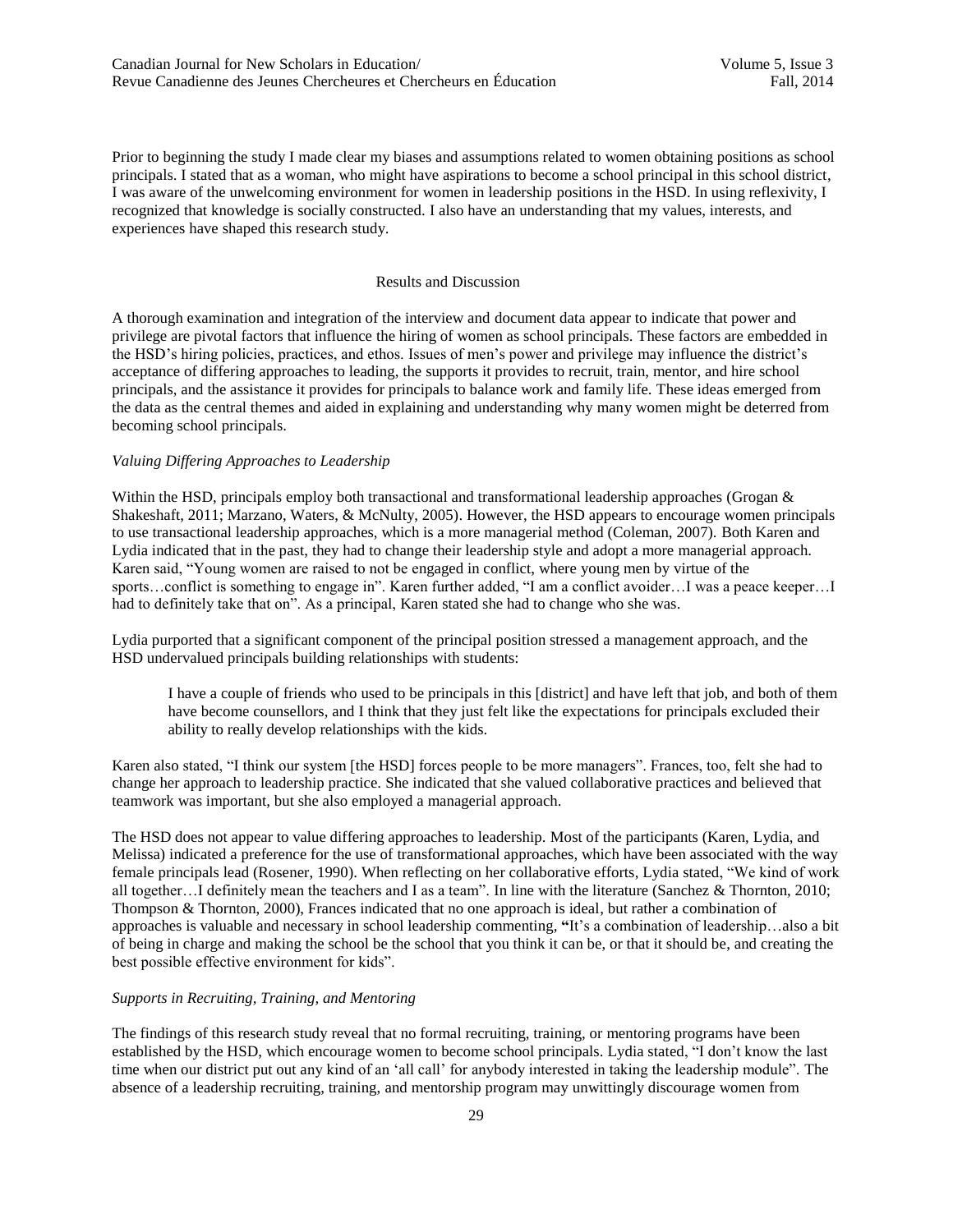entering educational administration. A formalized recruiting and training program, along with ongoing long-term mentorship practices, might possibly provide the necessary supports to encourage and retain women in positions as school principals (Adams & Hambright, 2004; Sherman, 2005).

The research participants indicated they chose to become principals without support, encouragement, or guidance from the HSD and found support in informal networks. Karen said, "You kind of established your own support system". Karen indicated that her interest in leadership emerged from her dissatisfaction with many of the leadership practices she witnessed and wanted to employ practices as a principal that would be supportive and allow teachers to be more effective educators. Additionally, both Lydia and Melissa did not identify anyone in the HSD who directed them to consider becoming principals. When asked if anyone raised the possibility that she might become a principal after she attained a vice-principal position, Melissa simply replied "No". Melissa also suggested that the HSD could have provided supports: "The school [district] could hire people to come after school, or on weekends or an evening, and have someone come and talk to people about what it's like to be a leader and what you need to do". Without the HSD's implementation of a formal recruiting, training, and mentorship program, opportunities for women to become principals will remain limited. Sherman (2005) asserted that a school district or district-based leadership program can offer individuals the necessary skills, attitudes, and knowledge to be successful administrators in their school districts.

Mentors are also needed as Lydia stated, "I think that there has to be some role models of women who started in administration and spend their career there while life continues…the lack of role models in our district discourages women from becoming principals". This study's findings are congruent with research conducted by Young and McLeod (2001) who found two significant factors that serve to encourage women to enter into educational administration: (a) the presence of role models, and (b) support and endorsement throughout the process. As Karen stated, "There's those female administrators who are out there [in the HSD], have had to blaze their own trails, and that sounds dumb, considering it's 2011. I should be saying this is 1960, right?" Her statement speaks to the lack of supports provided for women aspiring to become principals within the HSD. All of the research participants, with experience as principals, stated that a formal mentoring program (that taught them about a principal's role and duties) would have benefitted them prior to becoming principals. Despite the lack of a formal mentorship program in the HSD, the research participants informally selected their own mentors and indicated that mentors played a significant role in their lives, which allowed them to navigate their way through some of the challenges they encountered before becoming and acting as school principals. Melissa's statement indicates that mentors can provide support to challenge the status quo, "she [her mentor] very much encouraged me to apply for the job because she felt that there was a lack of female representation in administration and she was trying to encourage females to apply for those positions". By seeking out their own mentors and drawing support from them, the participants were better positioned to challenge the men's power and privilege they referred to as the "old boys' club" and obtain educational leadership positions.

## *Supports in Hiring*

Women are able to obtain positions as school principals in the HSD, but they are inequitably represented. The hiring policies and practices in the HSD do not ensure that women are effectively supported to obtain principal positions. The HSD hiring document and equity policy identify that women are an underrepresented group and require greater support so that they may obtain educational leadership positions in the HSD. The HSD equity policy appears to support equitable hiring practices, however, despite this and other HSD policies, as well as documents produced by the provincial department of education, there has been little action to transform the representation of women in educational leadership in the HSD.

A variety of factors account for this disparity, but men's power and privilege appear to affect most strongly the HSD's hiring of women. Melissa stated:

I think it's because some men in positions of power have gotten their jobs because they are good buddies, not because they are good administrators…I think there is something that is sort of clouding, or preventing women to go for administrative positions.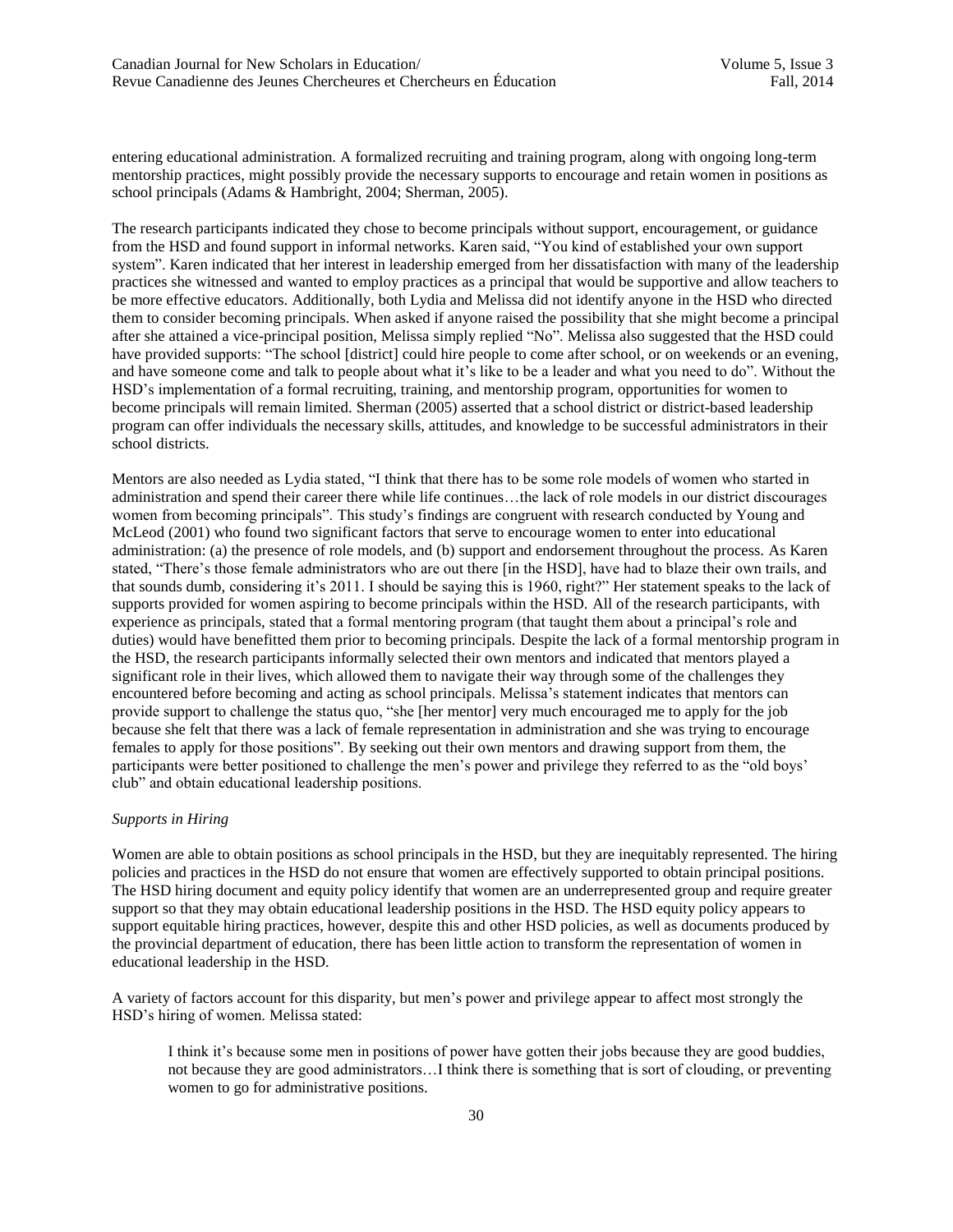Karen also commented, "There are still the telephone calls that happen and there are still the people that are encouraged to apply, and there are still situations where people are discouraged, you know, from applying". The research participants often referred to this male power and privilege as the "old boys' club". All of the research participants remarked they had, at least one time, felt intimidated or challenged during the hiring process to become school administrators. When Karen first applied to become a principal, she filed a grievance against the HSD for its unfair hiring practice and won. Lydia and Frances also described encountering a number of difficulties in the hiring process to become a principal and indicated that her confidence was challenged by these experiences. Additionally, Melissa spoke of her experience in the hiring process, and remarked that she had felt intimidated by the male-only interview panel, she stated, "I'm the only woman in the room…it's just intimidating". When the research participants were asked to specifically address challenges they faced as they went through the hiring process and acted as administrators in the HSD, three of the research participants referenced the "old boys' club" (Jacobs, 2002; Shakeshaft, 1987). Frances stated:

There is a block there. The [district] is willing to bring them [women] on up to a certain position [viceprincipal positions]… there is no way that all these female VPs [vice-principals] can mess up interviews this badly over and over again, to not become principals so something is going on.

Whether or not the "old boys' club" exists, the notion that a group of men strongly influenced and affected women from applying to become school principals is evident.

# *Supports for Women to Balance Work and Family Life*

The research participants in this study stated that they believe a great deal of time is required to be a successful and effective principal. Karen, Lydia, and Melissa identified the difficulty in balancing their work and family life and indicated that the HSD is not supportive and understanding of these challenges. The time required to manage a school effectively can be especially challenging for women principals who have to balance both work and family life (Coleman, 2007; Loder, 2005; Sanchez & Thornton, 2010). With this in mind, the inability to negotiate a healthy balance between work and home has dissuaded or delayed some women from becoming school principals. When Lydia first became a principal she perceived that the HSD did not believe women (unlike men) valued their careers as principals. Lydia herself did not become a principal in the HSD until her children had graduated from high school and left home to attend university. Lydia reported that a senior level HSD employee said to her, "This is a great time for you to be in administration, now that your kids are all grown up, now that you have more time and everything. This is when women should get in administration".

After Karen had children she did not return to her position, because the HSD asked her if she would step down from her role as principal to take on an alternate position. Karen indicated she believed she was demoted as a result of having a child. Melissa, a vice-principal, indicated that being a principal required too great a commitment of time. She had made a decision to not become a school principal based on her perceptions of the job requirements. It is perhaps this perception, and the ethos of the HSD, that has served to dissuade women from considering and becoming school principals in the HSD. If the issue of how to support women so they can find balance in their lives, both personally and professionally, is not addressed few women will consider becoming or remaining school principals.

Women have opted out of leadership roles in order to balance their work and family lives. In the absence of good mentorship, women are left to navigate the work and family balance on their own. Women can benefit from the wisdom of other women regarding how to manage these challenges, perhaps through the use of mentors and formal networks. In the absence of school district support, women leaders remain isolated or choose to take on this responsibility themselves. Without explicit provisions, which support and encourage women with families to work as school principals, it appears few women will consider this career path.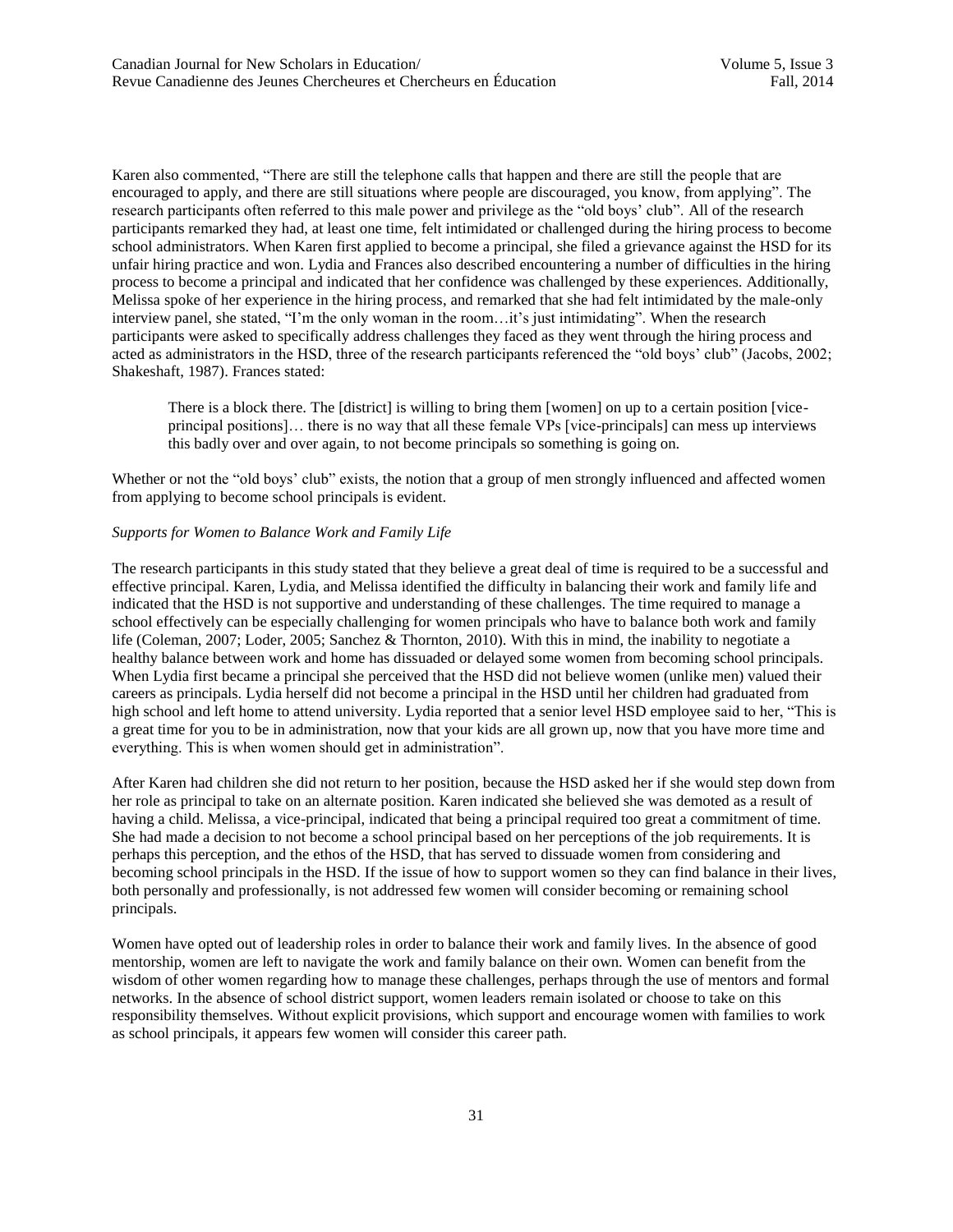

Figure 1. Relationship of power and privilege to policies, practices, and ethos.

The model presented in Figure 1 represents the current relationship and effect of power and privilege on the HSD's policies, practices, and ethos as they relate to the hiring of women as principals. This model expresses the idea that power and privilege influence every aspect of leadership and so lie at the centre of the circle. The district's support structures, which do not encourage and value different ways of leading, are labeled on this model and are located outside of the power circle. These represent the HSD's inability to effectively embrace and support differing approaches to leading. Without explicitly acknowledging that a variety in approaches to leadership is acceptable, the HSD fails to effectively implement practices that are supportive of recruiting, training, mentoring, and hiring women as principals. In the model these supports are also represented outside the circle. Furthermore, until the school district validates the concept that differing approaches to leadership can exist, no measures will be created that can legitimately provide assistance to school principals who attempt to achieve balance between their work and family life. Again, in the model, assistance for balancing work and family life is placed outside the circle. Power and privilege are so embedded in the policies, practices, and ethos of the HSD's hiring practices that they greatly diminish the possibility and opportunity for equitable gender representation among school principals.

#### Conclusions and Recommendations

Women and men alike can be positioned to be successful in obtaining positions as school principals when school districts provide support structures to recruit, train, hire, and retain them. However, when inequitable gender representation exist at the administrative level, alternative measures need to be employed in order to resolve the imbalance. Should the HSD wish to achieve equitable gender representation among school principals, several modifications are suggested.

- Accept the practice of diversity in leadership approaches and implement leadership training programs that encourage the use of a variety of leadership approaches.
- Make available a clear list of a principal's responsibilities for the use of individuals seeking information about the skills and knowledge expected of a principal.
- Provide a formal leadership mentorship program for prospective, in-training, and acting women principals.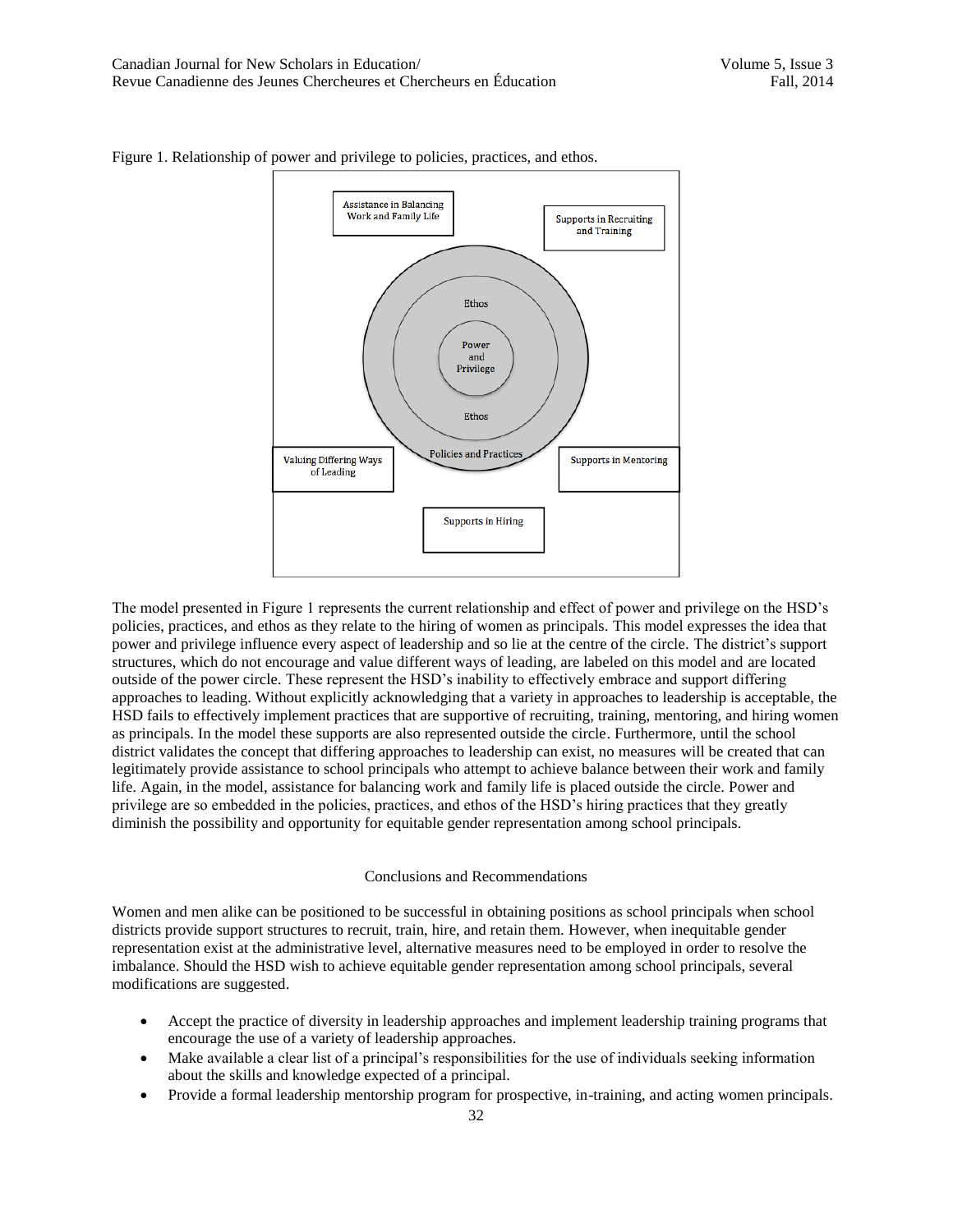- Provide formal networking opportunities strictly for women principals to collaborate.
- Ensure that gender parity exists on all interview panels.
- Declare its dedication to equity and educate all staff about equity.
- Reassess the procedures used to evaluate principal candidates' portfolios and interviews and employ practices such that the female gender is given special consideration.
- Recruit and train women with children to become school principals.
- Provide women with children supports such as flexible scheduling and employer supported childcare so that they can effectively balance their work and family lives.
- Employ and encourage the use of distributed leadership practices.

The evidence from both the interviews and documents indicates that few mechanisms have been in place to support women in their roles as school principals in the HSD. The school district needs to become aware of and address the ways in which male power and privilege affect its policies, practices, and ethos as it relates to the hiring of women as school principals. Women will be better positioned to meet the challenges and consider the possibility of becoming principals if differing approaches to leadership are valued, supports are in place for recruiting, training, mentoring, and hiring, and provisions are made allowing for women to balance their work and family lives. The HSD should reconsider and revise its current policies and practices to eliminate the pervasiveness of male power and privilege so that equitable gender representation among school principals can be achieved.

Figure 2. Idealized school district supports to provide equitable gender representation among school principals.



Figure 2 presents an alternate model that the HSD could utilize, which places importance on valuing differing approaches to leading, providing supports in recruiting and training, mentoring, and hiring, and providing assistance to principals balancing work and family life. If the recommendations in this study are implemented, this model could represent the district's approach to promoting equitable gender representation among school principals. The model represents the recognition that, in the past, power and privilege have played a role in the HSD's ethos, policies, and practices as they relate to gender equitable hiring practices. However, by placing *valuing differing approaches to leadership* at the centre of the model, followed by *providing supports* in recruiting, training,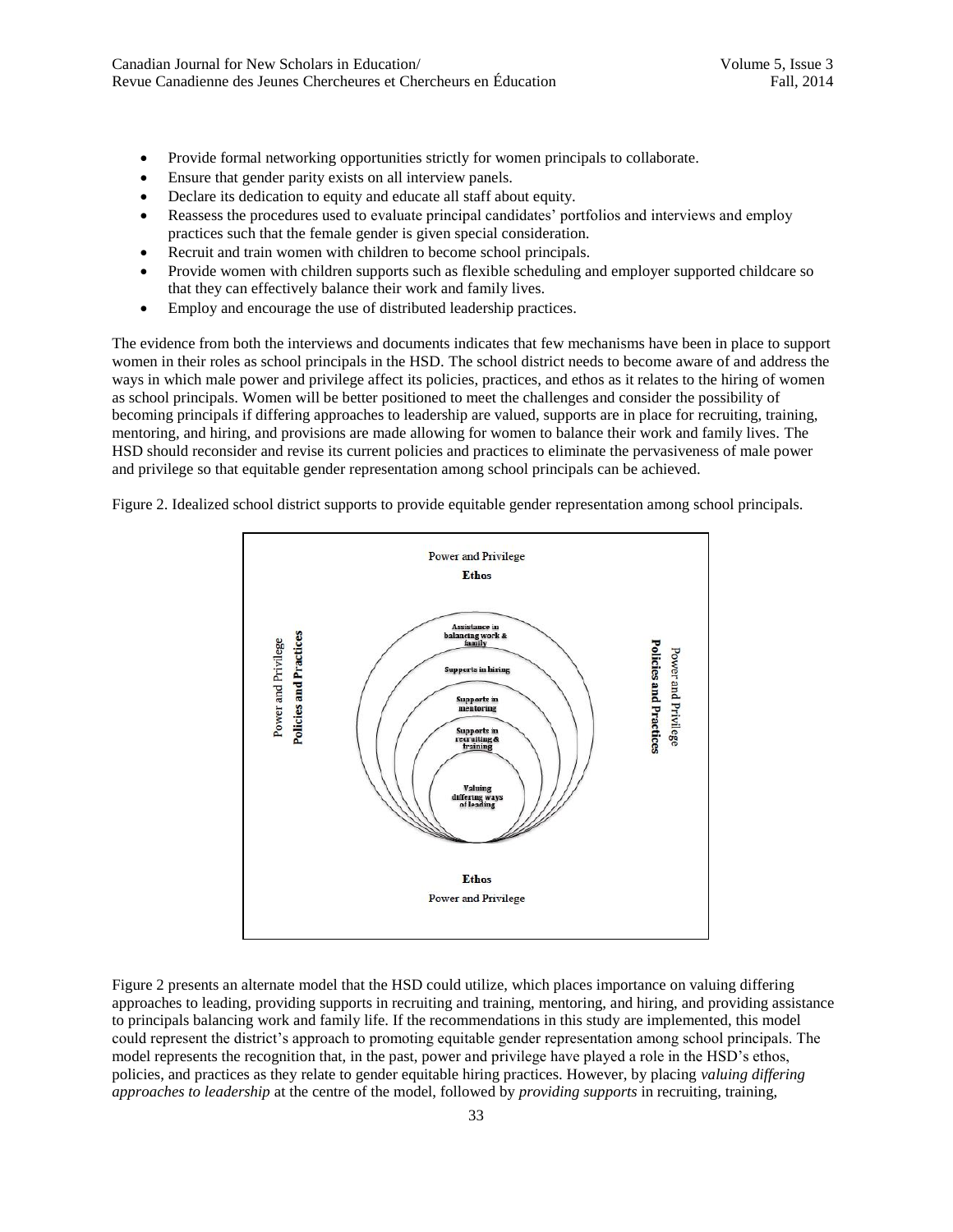mentoring, and hiring, and then locating *assistance for women to balance work and family life* on the outer circle, these factors could effectively counter male power and privilege.

This model suggests that the most significant factor affecting the HSD's hiring practices, outside of power and privilege, is the promotion and acceptance of different ways of leading. Acknowledging the importance of this factor can impact positively on the supports that the district provides in recruiting and training, mentoring, and hiring of female principals. In valuing diverse leadership approaches, the HSD would be able to provide assistance to women, and men, to more successfully balance their work and family lives. This model emphasizes how these factors could affect one another and could create an ethos within the HSD that would push aside the adverse effects of power and privilege on the district's policies and practices.

# Educational Significance

This research study could be useful for other school districts in identifying similar types of barriers and supports that exist within their districts and similarly influence women's decisions to enter into school administration. This would then provide school districts with opportunities to learn and develop differing approaches and supports to the hiring of its employees. I hope that the results of this research will contribute to the development of a future in which more women will be recruited, hired, and retained as school principals within Canadian schools. Future research could include collaboration between the university and the HSD to further investigate the conditions that have led to the inequitable gender representation of its school principals. Perhaps this collaboration could potentially reform policies and practices in the HSD that could effect change.

## References

- Adams, K., & Hambright, W. (2004). Encouraged or discouraged? Women teacher leaders becoming principals. *The Clearing House, 77*(5), 209–211.
- Bogdan, R. C., & Biklen, S. K. (1998). *Qualitative research for education: An introduction to theory and methods* (3 rd ed.)*.* Boston, MA: Pearson Allyn & Bacon.
- Coleman, M. (2007). Gender and educational leadership in England: A comparison of secondary headteachers' views over time. *School Leadership and Management, 27*(4), 383–399.
- Connell, R.W. (1993). *Our schools, our selves: Schools and social justice.* Toronto, Canada: Our Schools/Our Selves.
- Creswell, J. W. (2003). *Research design: Qualitative, quantitative, and mixed methods approaches* (2nd ed.). Lincoln, NB: Sage.
- Creswell, J. W. (2005). *Educational research: Planning, conducting, and evaluating quantitative and qualitative*  research (2<sup>nd</sup> ed.). Upper Saddle River, NJ: Pearson International.
- Flick, U. (1998). *An introduction to qualitative research.* Thousand Oaks, CA: Sage.
- Grogan, M., & Shakeshaft, C. (2011). *Women and educational leadership.* San Francisco, CA: Jossey-Bass.
- Jacobs, J. E. (2002). Can you be an effective principal when you don't smoke, swing a club, or ride a Harley? *Advancing Women in Leadership Journal, 10*(1), 2–7. Retrieved from http://www.advancingwomen.com/awl/winter2002/jacobs.html
- Kvale, S. (1996). *Interviews: An introduction to qualitative research interviewing*. Thousand Oaks, CA: Sage.
- Loder, R. (2005). Women administrators negotiate work-family conflicts in changing times: An intergenerational perspective. *Educational Administration Quarterly, 41*(5), 741–776.
- Luttrell, W. (1989). Working-class women's ways of knowing: Effects of gender, race, and class. *Sociology of Education, 62(*1), 33–46.
- Marzano, R. J., Waters, T., & McNulty, B. A. (2005). *School leadership that works: From research to results.* Alexandria, VA: ASCD.
- Merriam, S. B. (2009). *Qualitative research: a guide to design and implementation* (3<sup>rd</sup> ed.). San Francisco, CA: Jossey-Bass.
- Rosener, J. B. (1990). Ways women lead. *Harvard Business Review, 68*(6), 119–125.